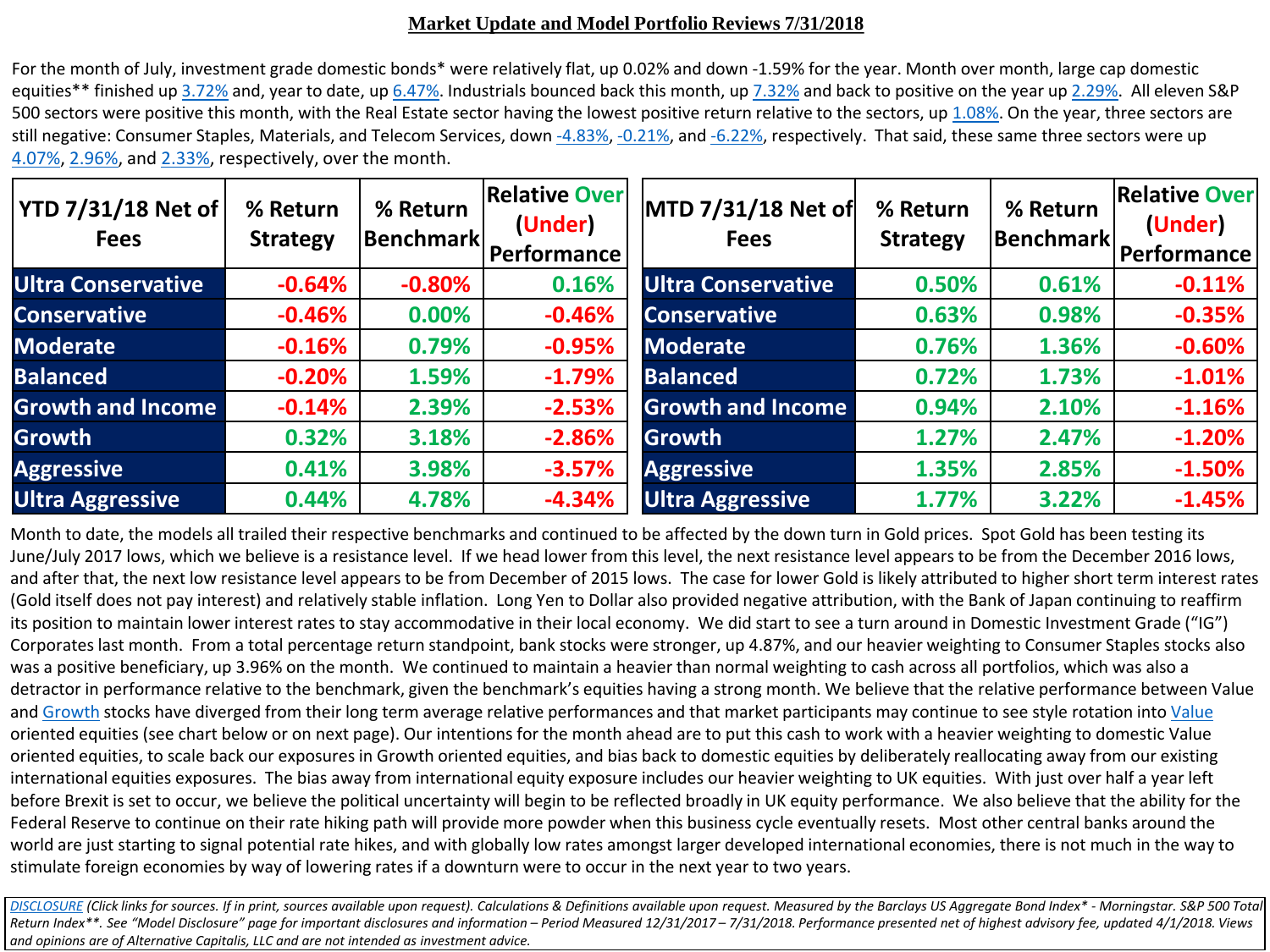## **Growth or Value?**

These two styles of investing don't seem to be going out of style anytime soon. The characteristics that define [Growth](https://us.spindices.com/indices/equity/sp-500-growth) and [Value](https://us.spindices.com/indices/equity/sp-500-value) companies are impacted differently throughout economic cycles. Companies may also change from Growth to Value and vice versa over time. There is plenty of reading available on the two approaches, but we would like to illustrate why we are changing our allocations to be more heavily weighted to Value. Our view is that the driving catalyst for Growth stocks (higher expected revenues and profits) are hitting their cycle highs, which will lead to poorer relative performance when compared to Value companies. Although we don't believe we are at the same euphoric levels from the bursting of the dot.com bubble, we believe the characteristics that define Value companies will lead to relative outperformance compared to Growth companies. The charts below illustrate hypothetical growth of \$100 invested in Growth and Value stocks over various periods



[DISCLOSURE](https://www.altcapitalis.com/disclosure) (Click links for sources. If in print, sources available upon request). See "Model Disclosure" page for important disclosures and information. Calculations & Definitions available upon request. Charts represent the hypothetical growth of \$100. Multiple periods measured each with the corresponding end date of 7/31/2018, start dates are based on callout boxes within the respective chart. "Growth" is represented by using the [SPDR® Portfolio S&P 500® Growth ETF](https://us.spdrs.com/en/etf/spdr-portfolio-sp-500-growth-etf-SPYG). "Value" is represented by using the [SPDR® Portfolio S&P 500® Value ETF.](https://us.spdrs.com/en/etf/spdr-portfolio-sp-500-value-etf-SPYV) Alternative Capitalis, LLC has not been endorsed and is not affiliated with State Street Global Advisors. State Street Global Advisors does not endorse the use of this information presented herein nor endorse Alternative Capitalis, LLC. Views and opinions are of Alternative Capitalis, LLC and *are not intended as investment advice. The results do not represent actual trading and actual results may significantly differ from the theoretical results presented.*